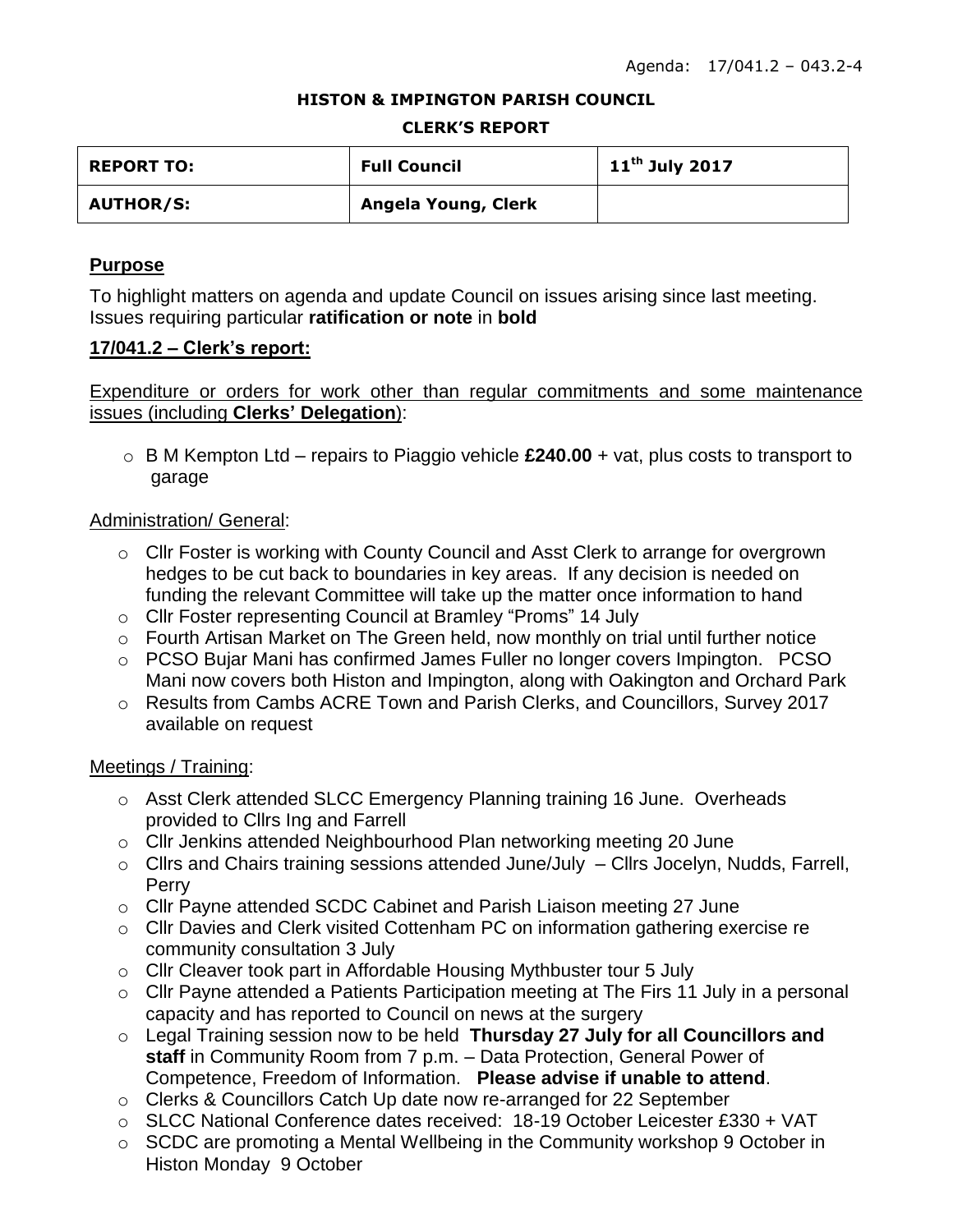o Weekly meeting date set between Chair and Clerk

### Staff matters and holiday/TOIL dates:

- o AY now routinely takes Wednesday as day off. LM continues to take Fridays. Both are subject to change if diary/workload dictates
- o **Please note clerk(s) holiday dates in your diary if you are affected**
- $\circ$  CO normally now in parish office Tuesday Friday, with more limited hours Monday.
- o LM annual leave/TOIL: w/c 17 July; w/c 14 August; w/c 4 September
- o AY annual leave: 1 September 8 September
- o TS annual leave: w/c 14 August
- $\circ$  AH annual leave:  $8 15$  August
- o **Please let Clerk know your holiday dates** as this aids arrangements in the Council diary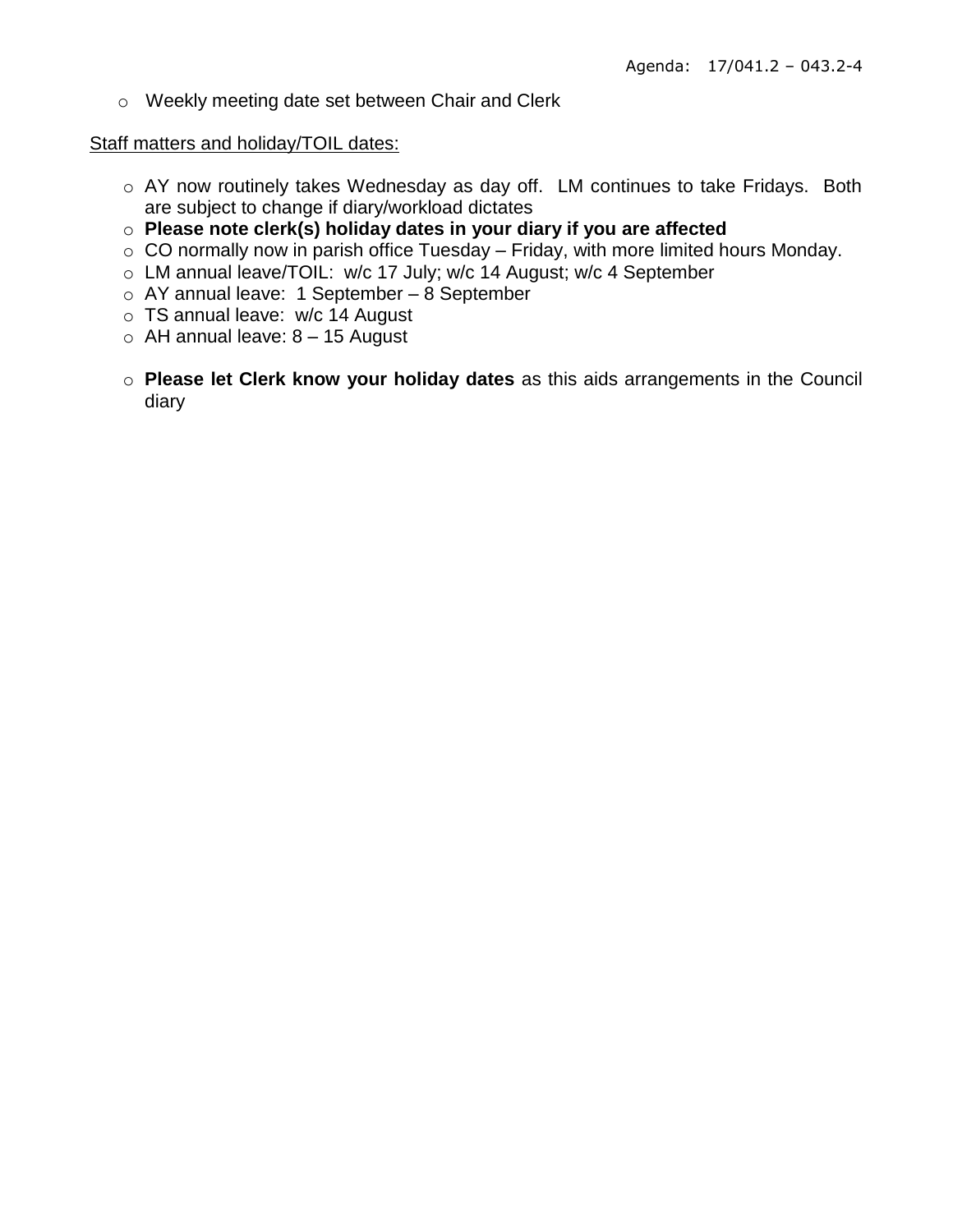### **HISTON & IMPINGTON PARISH COUNCIL**

### **FINANCE REPORT**

| <b>REPORT TO:</b> | <b>Full Council</b>                   | <b>13 June 2017</b> |
|-------------------|---------------------------------------|---------------------|
| <b>AUTHOR/S:</b>  | Lynda Marsh, Office<br><b>Manager</b> |                     |

# **Purpose**

To list accounts paid by delegated approval, and payment of outstanding accounts  $\circ$  Accounts paid by delegated approval – to note only:

| <b>Expenses paid</b>   |                               |            |       |        |
|------------------------|-------------------------------|------------|-------|--------|
| by DDR                 |                               |            |       |        |
| <b>Beneficiary</b>     | Description                   | <b>Net</b> | Vat   | Gross  |
| <b>British Telecom</b> | Broadband / telephone account | 225.52     | 45.10 | 270.62 |
| Copy IT (Sharp)        | Copier reading                | 28.15      | 5.63  | 33.78  |
| Unity Bank             | Quarterly service charge      | 18.00      |       | 18.00  |
| London Fuel Ltd        | Unleaded fuel                 | 36.46      | 7.29  | 43.75  |
| <b>Total</b>           |                               | 308.13     | 58.02 | 366.15 |

| <b>Expenses paid</b><br>by BACS/<br><b>Cheque</b> |                               |            |     |          |
|---------------------------------------------------|-------------------------------|------------|-----|----------|
| <b>Beneficiary</b>                                | <b>Description</b>            | <b>Net</b> | Vat | Gross    |
| <b>H&amp;I Feast</b>                              | Feast Festival – road closure | 1,327.05   |     | 1,327.05 |
| <b>Total</b>                                      |                               | 1,327.05   |     | 1.327.05 |

### **Accounts for approval:**

| <b>Expenses paid by</b>    |                                                   |            |          |           |
|----------------------------|---------------------------------------------------|------------|----------|-----------|
| <b>BACS</b>                |                                                   |            |          |           |
| <b>Beneficiary</b>         | Description                                       | <b>Net</b> | Vat      | Gross     |
| Roger Hovells              | Office cleaning                                   | 30.00      |          | 30.00     |
| <b>M&amp;M Heating Ltd</b> | Install overflow pipe to water tank on bowls      | 45.00      | 9.00     | 54.00     |
|                            | green                                             |            |          |           |
| <b>ESPO</b>                | Fans for community room                           | 89.00      | 17.80    | 106.80    |
| <b>CAPALC</b>              | Chairman training x 3                             | 175.00     |          | 175.00    |
| Site & Maintenance         | Aluminium box for Piaggio                         | 680.00     | 136.00   | 816.00    |
| AJ Scambler & Sons         | <b>Repairs to Power Roll</b>                      | 840.70     | 168.14   | 1,008.84  |
| P A Collacott & Co         | PAT tests, emergency light tests, additional      | 995.12     | 199.03   | 1,194.15  |
|                            | light for office, replace light in public toilets |            |          |           |
| AmeyCespa                  | Trade waste $x$ 3 - annual charge                 | 1,560.00   | 312.00   | 1,872.00  |
| <b>Buchans</b>             | Grasscutting - June                               | 1,742.05   | 348.40   | 2,090.45  |
| Landscapes                 |                                                   |            |          |           |
| M4 Administration          | Wages, NI and pension                             | 12,618.00  |          | 12,618.00 |
|                            | Rec Groundsman expenses                           | 25.53      |          | 25.53     |
| <b>Total</b>               |                                                   | 18,800.40  | 1,190.37 | 19,990.77 |

| <b>Expenses paid</b><br>by cheque |                                                                                                  |            |     |       |
|-----------------------------------|--------------------------------------------------------------------------------------------------|------------|-----|-------|
| <b>Beneficiary</b>                | <b>Description</b>                                                                               | <b>Net</b> | Vat | Gross |
| Petty Cash                        | SLCC training – travel expenses, travel expenses to<br>Solicitors, meeting refreshments, postage | 37.91      |     | 37.91 |
| Total                             |                                                                                                  | 37.91      |     | 37.91 |